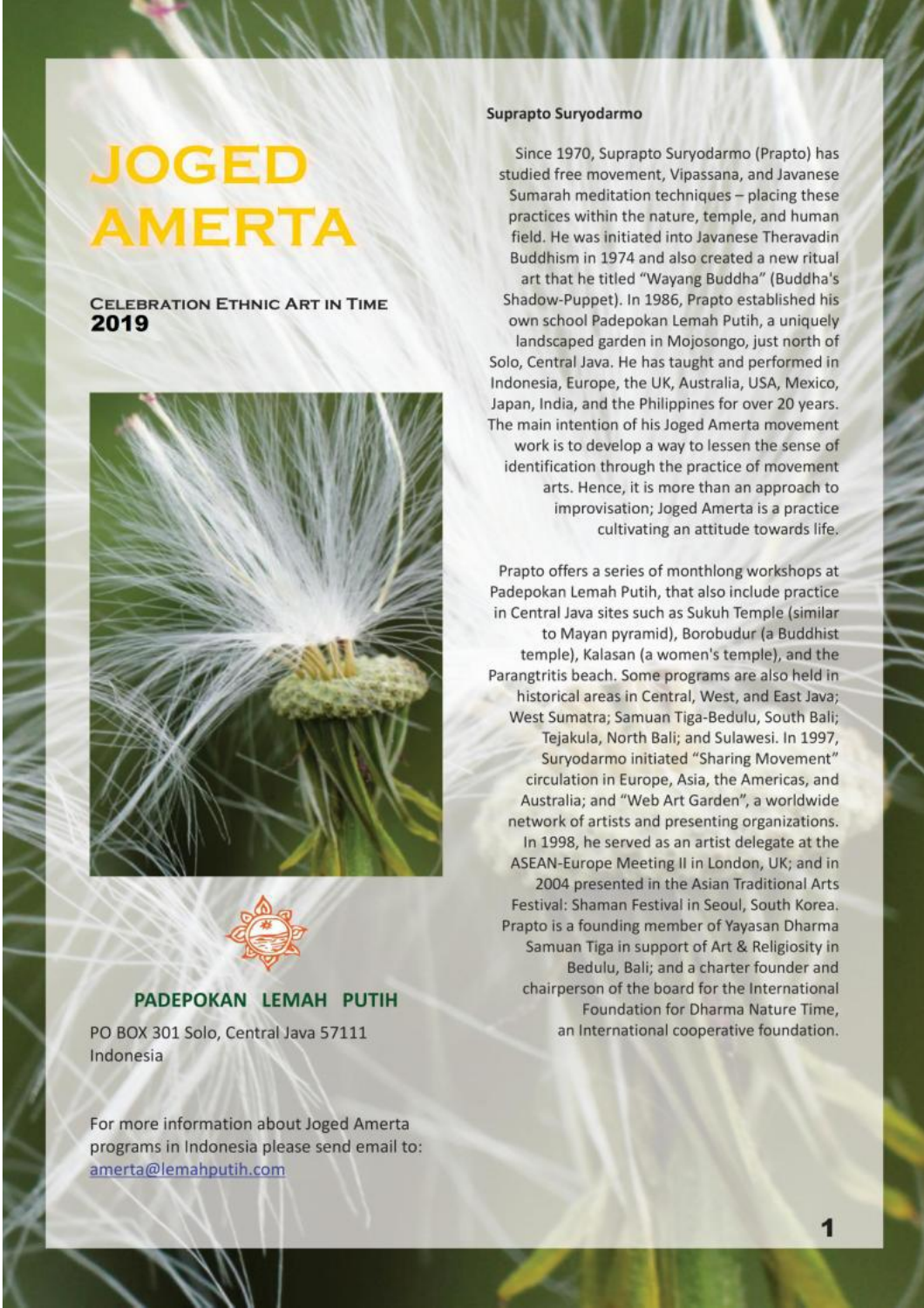# THE IDEA OF JOGED AMERTA

|                                     | offering stage<br><b>Being Daily Life</b><br>Soul of Life<br>being born having energy<br>energy having being born                                                             |                          |
|-------------------------------------|-------------------------------------------------------------------------------------------------------------------------------------------------------------------------------|--------------------------|
| the being reality world (gravity)   | <b>Being saying</b>                                                                                                                                                           | <b>Body</b><br>Mind      |
| the being dream world (no gravity)- | <b>Being speaking</b>                                                                                                                                                         | Heart<br>tention<br>Seed |
| sensing meta gesture                |                                                                                                                                                                               | shadow beyond of source  |
|                                     | ocean river<br>the source of spring life tree<br>crystal<br>all have empty axis empty space<br>somehow this idea are<br>connected with our practice<br>of less identification |                          |
| moving in moving                    | no moving in no moving                                                                                                                                                        | not moving in not moving |
| (Ocean River)                       | (Source of Spring life tree)                                                                                                                                                  | (Crystal)                |
|                                     |                                                                                                                                                                               |                          |
| being happy                         | being less suffer                                                                                                                                                             | being wise               |
|                                     |                                                                                                                                                                               |                          |
| being amerta                        | being amerta                                                                                                                                                                  | being amerta             |
| audience                            | playing not playing                                                                                                                                                           | moving dancing           |
|                                     |                                                                                                                                                                               |                          |
| doing not doing                     | story telling                                                                                                                                                                 | explanation              |
| celebration of stillness            | celebration of flowering                                                                                                                                                      | celebration of a - ha    |
| Circle space                        | Oval space                                                                                                                                                                    | Square space             |
|                                     |                                                                                                                                                                               |                          |
|                                     |                                                                                                                                                                               |                          |
|                                     | Line mapping garden (in line create garden)<br>Garden mapping line (in garden create line)                                                                                    |                          |
|                                     | How can we create Garden Human Nature in life here and now, on the earth ?                                                                                                    |                          |
|                                     | How can we connect our micro garden in our home daily life ?                                                                                                                  |                          |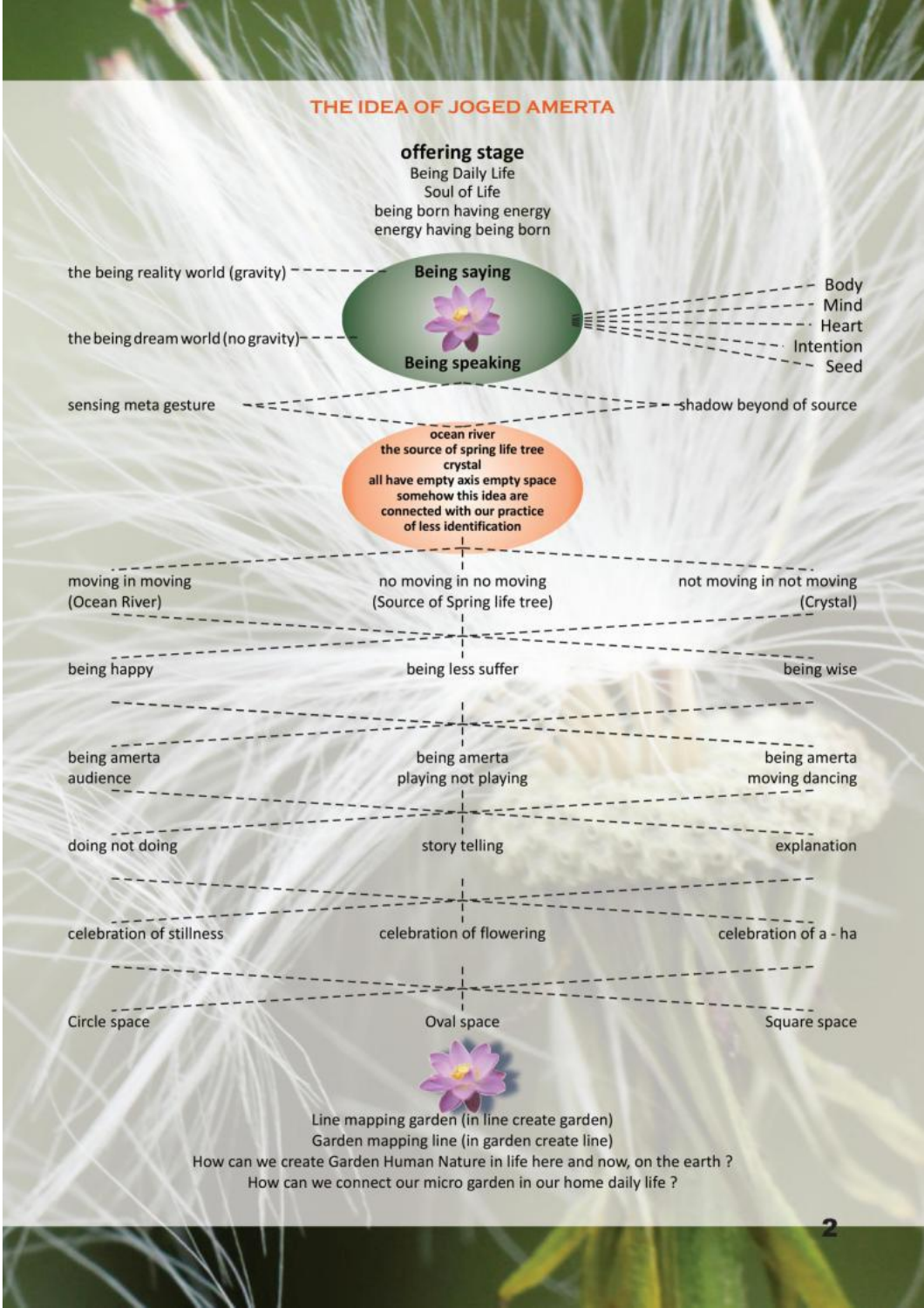The Art in Amerta Movement program in Indonesia is comprised of a training program and annual workshops. "Practice in Process" Course I. Course II. Course III. and Course IV (choose or combine) is for people who wish to study the principles and process of Joged Amerta and to explore the application of it in their teaching or professional practices. Prapto also offers his annual Art in Amerta Movement workshop series.

#### **PRACTICE IN PROCESS I. COURSE I**

**Amerta Audience** 

#### **A. BASIC FIRST**

the being of mouth, posture, and joint

The Nine Basic Movements of Speaking and Saying - in variations:

- 1. lying
- 2. stretching/yawning
- 3. sitting
- 4. kneeling
- 5. crawling
- 6. standing
- 7. walking
- 8. jumping
- 9. lifting

The Seven Facets, all nine basics of movements have seven facets:

- 1. all have face
- 2. all have mirroring
- 3. all have form
- 4. all have re-member and memory
- 5. all have character
- 6. all have point of space and time
- 7. all have quality of movement

Three Dimensions: How the being has three dimensional (3D) resonance of life that connects the nine basic movements and all of their seven facets, with the passion of life in space, place, in time (that has in time, on time, and under time). How to find passion from the impulse, coming from the pulse of the heart beat and the melody of the breathing, awakening the potential of adaptation in the atmosphere of environment sense. So, the practice is how to put all this together, connecting with organism and organization.

#### **B. BASIC CONTINUING**

Space & Point:

- From the view of space, you see the point (moving chair and moving line)
- Moving point line and moving chair having three qualities: staccato, straight, and curve
- Moving point line
- Moving chair starting from lying, connecting with space or shape, moving from chair to chair
- Moving chair having moving angle
- Moving line starting from crawling, then finding the cross line or the intersection, for giving direction about where to go
- Choosing composition in living measurement, choice and choosing
- Connected with mapping in garden and garden creating line
- Passive/Active in Dialogue: passive having active and active having passive
- Staying/Catching: coming and going (leaving)
- Taking Care and Free Expression
- Balance/Imbalance: balance in balance and balance in imbalance
- Root and Roof
- Embracing and Umbrella
- Speed: slow, medium, and fast
- Repetition
- Stopping for recognition to understand what happened, what is going on
- Space: small and large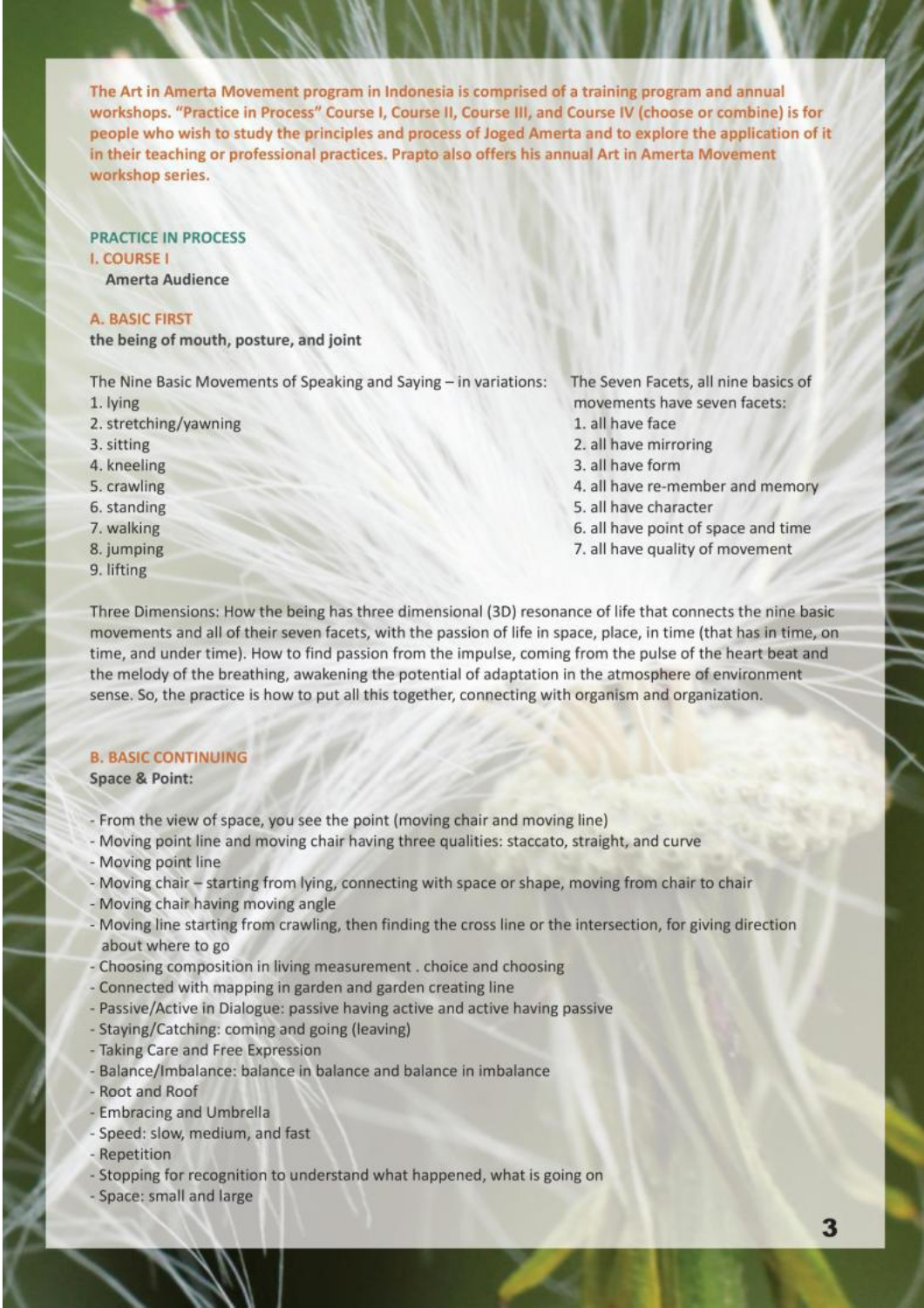#### **PRACTICE IN PROCESS II. COURSE II**

**Amerta Playing Not Playing** moving chatting in sensing being PRESENT WITH VOCABULARY

Three Ideas:

- 1. sensory motory
- 2. awareness, witnessing, involve
- 3. planning (consciousness, reading by moving being)

- Painting, sculpting, costuming, singing and writing, installation.

- Experience in nature, temple, market, at home, sacred place, daily life, in different times (morning, afternoon, evening, night).
- Usually choosing from circle, oval, and square.
- All from basic comes to this and gives birth of sense of presence in the stage. Giving birth of the stage of space and time.

This is to understand: I, WE, and YOU WE in WE I in WE and YOU WE in I WE in WE

These both have qualities like:

- Receiving in receiving
- Expression in expression
- Expression in receiving
- Receiving in expression
- Receiving in expressing
- Expression in receiving
- Receiving in receiving
- Expression in expression

This is more "receiving in WE" and the idea of tuning. WE ARE HERE FOR YOU FOR YOU WE ARE HERE

# A. THE CREATION OF THE LIGHT

Create create create Light, light, light I imagine they have no light Resting, inter-resting Holy holiday in sharing

#### **B. FERTILITY OF DIAMOND**

Can I touch myself before I touch you Unity in diversity The fertility of diamond The wheel of cosmos when it's...

#### **C. INSPIRATION OF THE BREATHING**

The nest of the wind, leaving to everywhere Staying in anywhere, silence in quietness, less hopeless

#### **D. FERTILITY OF SEEDS**

"Moving Being in Reading" Root of the earth, root of the sky Reality and dream, sharing in reading Dialogue of being, blessing in life, Rahayu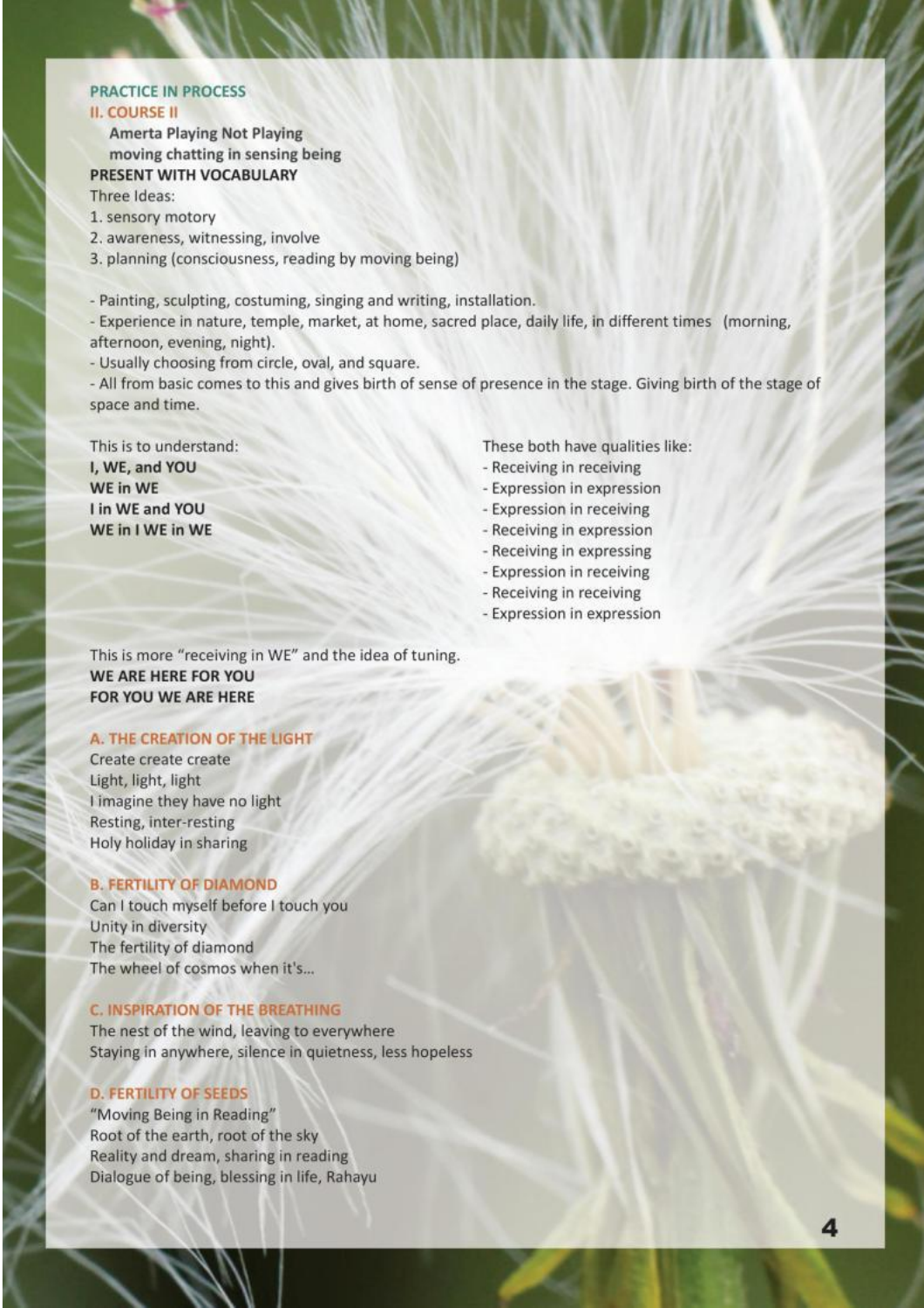#### **PRACTICE IN PROCESS**

#### **III. COURSE III**

**Amerta Moving Dancing, Dancing Moving CREATE PERFORMANCE RITUAL ART for the DREAMWORLD** and CREATE HUMAN NATURE RITUAL ART for the REALITY WORLD

What is the difference? Performance Ritual Art starts from wearing a clothes of message for the audience - Human Nature Ritual Art starts from reality world like element to create form (like ceramics) in material sense as an offering.

- Performance Ritual Art people are like messengers.
- Human Nature Ritual Art people are like pribadi art.
- All connecting with idea emotion, technique & quality, creates stage.
- Connects with the being happy, less suffering, critic.
- This is more expression in "I".

This is to understand : I, WE, and You  $lin<sub>1</sub>$ WE in I and You I in WE  $lin1$ 

#### A. THE SOUL OF KALAYONI SOUND

The joy of the flower time, Waving in my soul, Surfing in this ocean, In the embracing of safetiness, The parents of life, Giving birth for liberation

**B. THE TOUCHING OF KALAHAYU** Can I touch myself before I touch you Unity in diversity The fertility of diamond The wheel of cosmos when it's...

#### **C. ENVIRONMENTAL ART**

"Moving Being in Reading" Root of the earth, root of the sky Reality and dream, sharing in reading Dialogue of being, blessing in life, Rahayu

#### **PRACTICE IN PROCESS IV. COURSE IV**

Amerta Sharing Experience **Sharing Experience Giving Practice** From the Approach of Gardener and Shepherd

- 1. Need basically to understand opening of the atmosphere first in space and time.
- 2. Stimulation by moving or/and speaking or saying, by sound, by light, by touching, by smiling, by testing.
- 3. Helping by doing.
- 4. Pray.
- We need to see the condition, the habit of body, the character of person, like nutrition of growing
- (how to open the window or door), giving sense of being human, to understand the motivation.
- Sharing understanding to question of challenge.
- Sharing experience.
- Brainstorming of ideas, technique and emotion.

THE VOICE OF ANCESTOR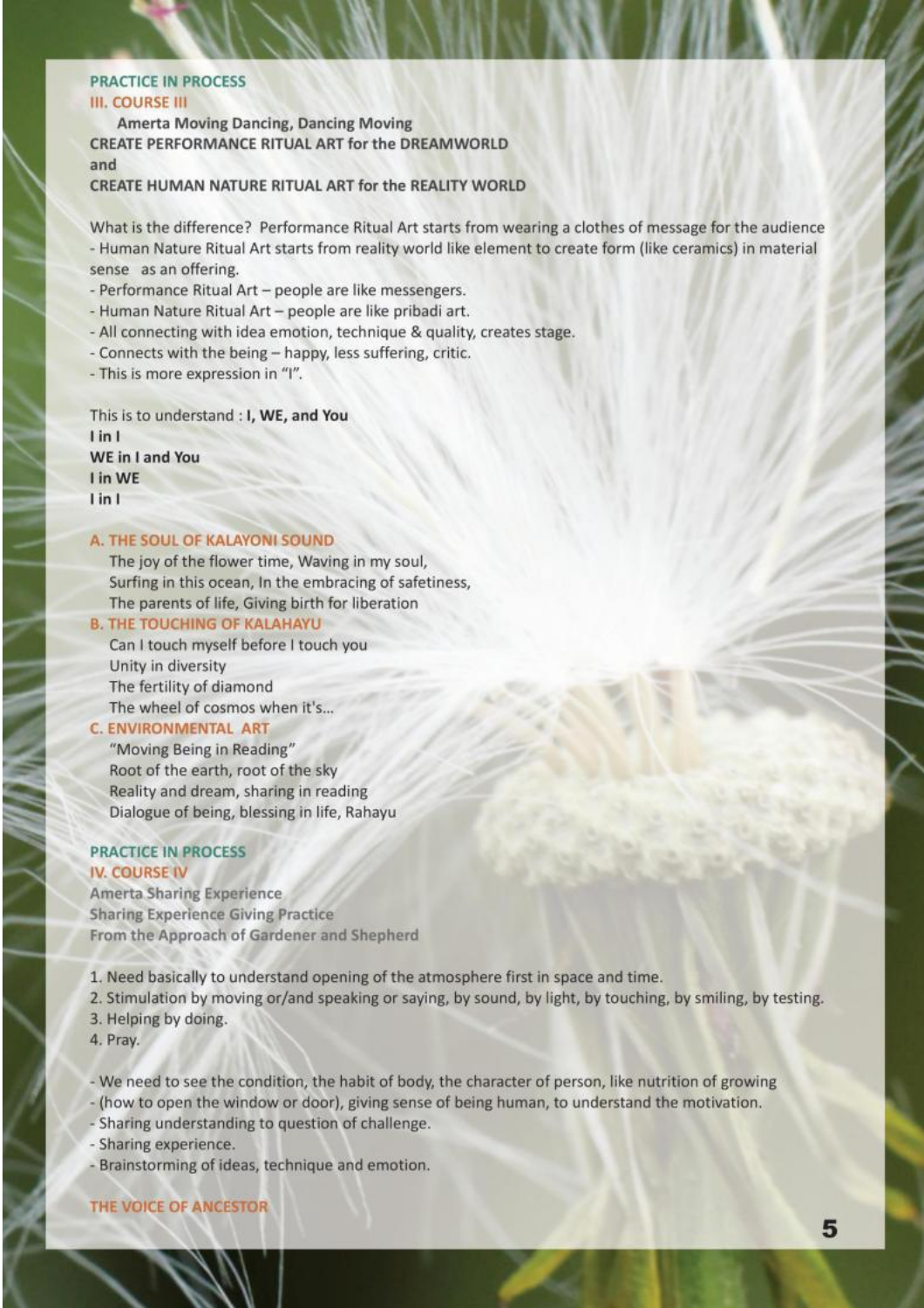# **2019 JOGED AMERTA Celebration Ethnic Art in Time**

# **PROGRAM in INDONESIA**

# **AMERTA PERFORMING – Course III**

| <b>Human Moving Life in Time</b> |                                                      |
|----------------------------------|------------------------------------------------------|
| 3 to 9 January 2019              | workshop at Art Centre in Solo                       |
| 10 January 2019                  | day off                                              |
|                                  | 11 to 17 January 2019 workshop at Art Centre in Solo |
|                                  | and Sangiran Museum                                  |
| 18 January 2019                  | day off                                              |
| 19 to 25 January 2019            | workshop at Plaosan and Boko                         |
|                                  | temples                                              |

#### **Borobudur Moving Life with Ajahn Jutindharo in Java and Bali**

|                                                   | 1 to 5 February 2019 workshop at Borobudur Temple |  |
|---------------------------------------------------|---------------------------------------------------|--|
|                                                   | in Java                                           |  |
| 6 February 2019                                   | travel day                                        |  |
| 7 February 2019                                   | day off                                           |  |
| 8 to 14 Feb 2019                                  | workshop at Teja Amerta Temple                    |  |
|                                                   | in Tejakula, North Bali                           |  |
| organized by Padepokan Lemah Putih in cooperation |                                                   |  |

with Sandra Reeve – Ecological Movement, UK

## **The Life Tree, Song of Ancestor with Ajahn Jutindharo**

16 to 24 Feb 2019 workshop at Goa Gajah and Samuan Tiga in Bedulu, Bali

# **AMERTA PERFORMING – Course III**

#### **The Touching of Kalahayu**

#### **28 February–24 March 2019**

28 Feb to 6 March 2019 workshop at Art Centre in Solo 7 March 2019 day off 8 to 14 March 2019 workshop at Candi Sukuh and Parangtritis Beach 15 March 2019 day off 16 to 24 March 2019 workshop at Art Centre in Solo

#### **AMERTA SHARING – Course IV**

# **Reality World – Pribadi Human Nature Ritual Art Joged Amerta Sharing "The Voice of Ancestor" in Audience in Daily Performance**

# **29 March–22 April 2019**

29 March to 4 April 2019 workshop at Art Centre in Solo 5 and 6 April 2019 day off 7 to 13 April 2019 workshop at Plaosan Temple 14 and 15 April 2019 day off 16 to 22 April 2019 workshop at Sukuh Temple and celebration 18 April World Heritage Day

# **AMERTA SHARING – Course IV**

#### **Sharing Experience Giving Practice from the Approach of Gardener**

#### **25 April–22 May 2019**

| 25 to 28 April 2019 | workshop at Art Center in Solo                        |
|---------------------|-------------------------------------------------------|
| 29 April 2019       | <b>International Dance Day</b>                        |
|                     | 30 April to 1 May 2019 workshop at Art Center in Solo |
| 2 May 2019          | day off                                               |
| 3 to 9 May 2019     | workshop at Sukuh and Cetho                           |
|                     | Temples                                               |
| 10 May 2019         | day off                                               |
| 11 to 17 May 2019   | workshop at Plaosan, Boko,                            |
|                     | and Kalasan Temples                                   |
| 18 May 2019         | day off                                               |
| 20 to 22 May 2019   | workshop at Art Center in Solo                        |
|                     |                                                       |

# **BLOSSOMING BLESSING in EUROPE**

# **1 to 5 June 2019 workshop in Denmark The Soul of Ocean Mountain**

hosted by Jonas Stampe <jonasstampe@hotmail.com>

**7 to 13 June 2019 workshop in Ireland Shining of the Heart**  hosted by Laura O Brien <talltreescove@yahoo.ca>

# **15 to 21 June 2019 workshop in Westhay, UK The Evolution of Art Creation**  hosted by Sandra Reeve <sandra@moveintolife.co.uk>

**22 to 26 June 2019 workshop in Stroud, UK Amerta in Performance workshop and performances 27 June 2019** workshops by four artists who contributed chapters to the book Embodied Lives **28 June 2019** Open Class and Performances hosted by Sally E. Dean <trapezenut@yahoo.com>

# **29 June to 5 July 2019 workshop in Avebury, UK The Song of St.One**

hosted by Kristina Bourdillon <kristinabourdillon@gmail.com>, Keith Miller <kayarmiller@gmail.com>, Simon Slidders <simonslidders@hotmail.com>,

# **6 to 13 July 2019 workshop in Michaelchurch, UK Coming Home Bowing Mountain**

hosted by Isabel Moros <I.Moros@exeter.ac.uk>, Stephen Hopkins <stephen.hopkins198@btinternet.com>,

# **14 to 20 July 2019 workshop in Amsterdam Movement in Reading**

hosted by Monika Förster <monikaforster@dds.nl>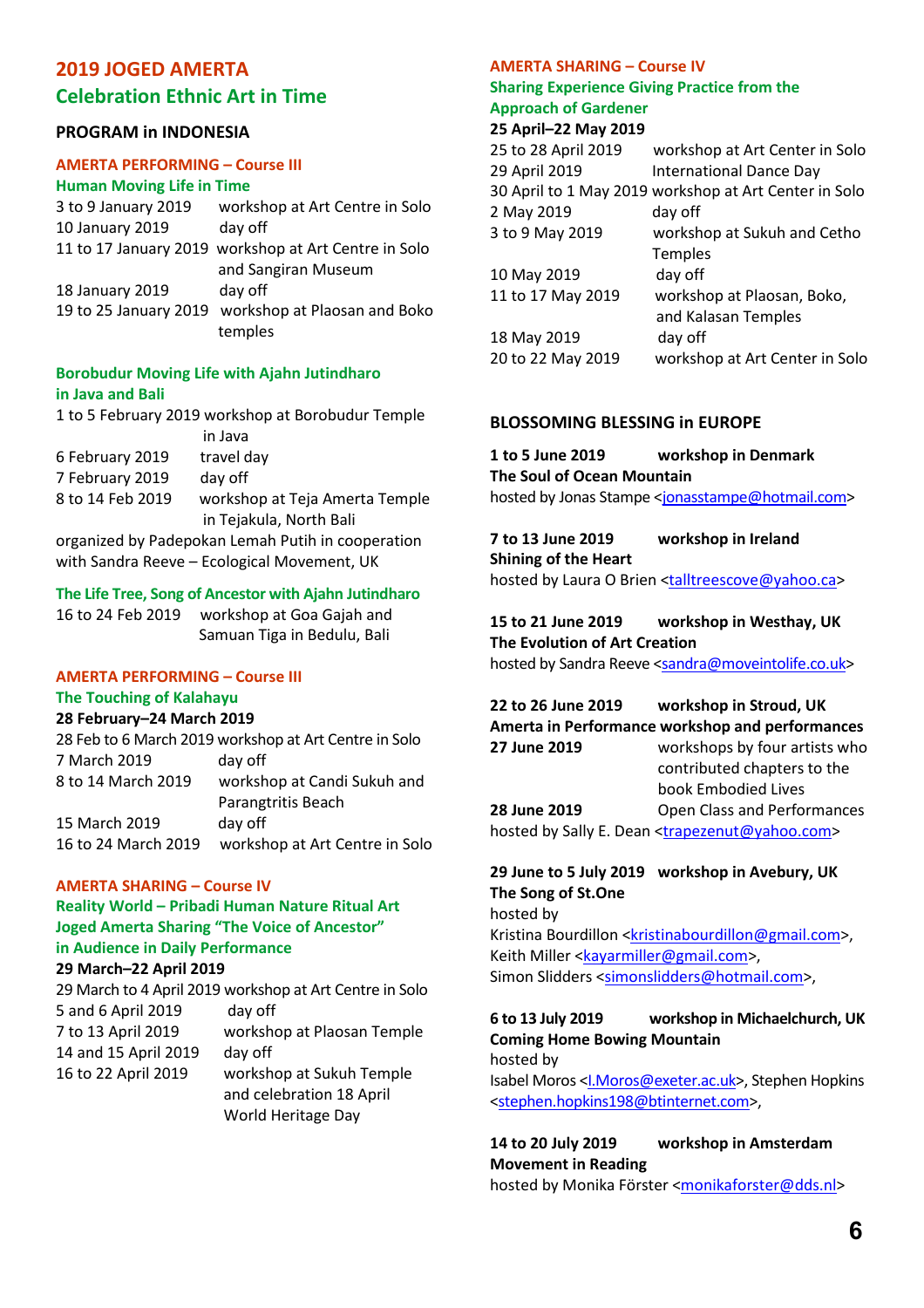#### **22 to 27 July 2019 workshop in Halscheid, Germany The Five Joged Amerta Mantras and Freedom**

hosted by Michael Dick <michael.dick@netcologne.de>,

Bettina Mainz <tina\_mainz@web.de>,

# **28 to 31 July 2019 MAM Movement Art Meeting**

hosted by

# **in Halscheid, Germany**

Michael Dick <michael.dick@netcologne.de>, Bettina Mainz <tina\_mainz@web.de>, Monika Förster <monikaforster@dds.nl>,

**3 to 10 August 2019 workshop in Hamburg, Germany Sense and Sensibility in the Inner Soul of Humanity** hosted by Coco and Peter Ohrt <coco.ohrt@gmx.de>, <info@schauspielschule-buehnenstudio.de>,

**12 to 18 August 2019 workshop in Mas Jalech, Spain The Root and the Roof of the Place in the Atmosphere of Theos, Theater, and Therapy**  hosted by Montse Marti Gasch <montsemartigasch@gmail.com>

# **21 to 27 August 2019 workshop in Arcadia and Temple of Apollo, Greece Breathing Being at the Garden of Healing Apollo**  hosted by Christina Klissiouni <presentbodies@gmail.com>

# **30 Aug to 5 Sept 2019 workshop in Münster, Germany Sharing Living Art & Religiosity: Blossoming Blessing Micro Macro Garden**  hosted by Claudine Merkel <c.merkel@t-online.de>

#### **7 to 11 September 2019 workshop in Pyrenees, Spain The Flower of Mountain**

hosted by Anna Rubio <annarubio@copc.cat>

# **13 to 24 September 2019 workshop training in Italy and sharing for dialoguers, teachers, and organizers Human Moving Life**

13 to 19 Sept 2019 workshop 20 and 22 Sept 2019 workshop open market 23 and 24 Sept 2019 practice in digesting hosted by Franca Fubini <franca.fubini@gmail.com>, with Mala Sika <malasikka@gmail.com>,

# **2019 PROGRAM in INDONESIA (continued)**

# **AMERTA PRESENT – Course II**

# **Fertility of Seeds**

**1–29 October 2019**  1 to 9 October 2019 workshop at Art Center in Solo 10 October 2019 day off 11 to 19 October 2019 workshop at Sukuh and Cetho Temples and Parangtritis Beach 20 October 2019 day off 21 to 29 October 2019 workshop at Art Center in Solo

# **AMERTA PRESENT – Course II**

# **Joged Amerta Present – Art Pilgrimage "Inspiration of the Breathing"**

# **1 November–2 December 2019**

|                      | 1 to 10 November 2019 workshop at Art Center in Solo |
|----------------------|------------------------------------------------------|
| 11 November 2019     | day off                                              |
| 12 to 21 Nov 2019    | workshop at Borobudur and                            |
|                      | Mendut Temples, and villages                         |
| 22 November 2019     | day off                                              |
| 23 Nov to 2 Dec 2019 | workshop at Art Center in Solo                       |

# **AMERTA PERFORMING – Course III**

# **Dream World – Messenger Performing Ritual Art Joged Amerta Performing – Performer Daily Performance "The Soul of Kalayoni" 5 December–29 December 2019**

5 to 11 December 2019 workshop at Art Centre in Solo 12 December 2019 day off 13 to 19 Dec 2019 workshop at Parangtritis Beach, Plaoson and Boko Temples 20 December 2019 day off 21 to 29 December workshop at Art Centre in Solo and Sukuh Temple 30 December day off

31 Dec 2019 to 1 Jan 2020 Srawung Seni Candi at Sukuh Temple